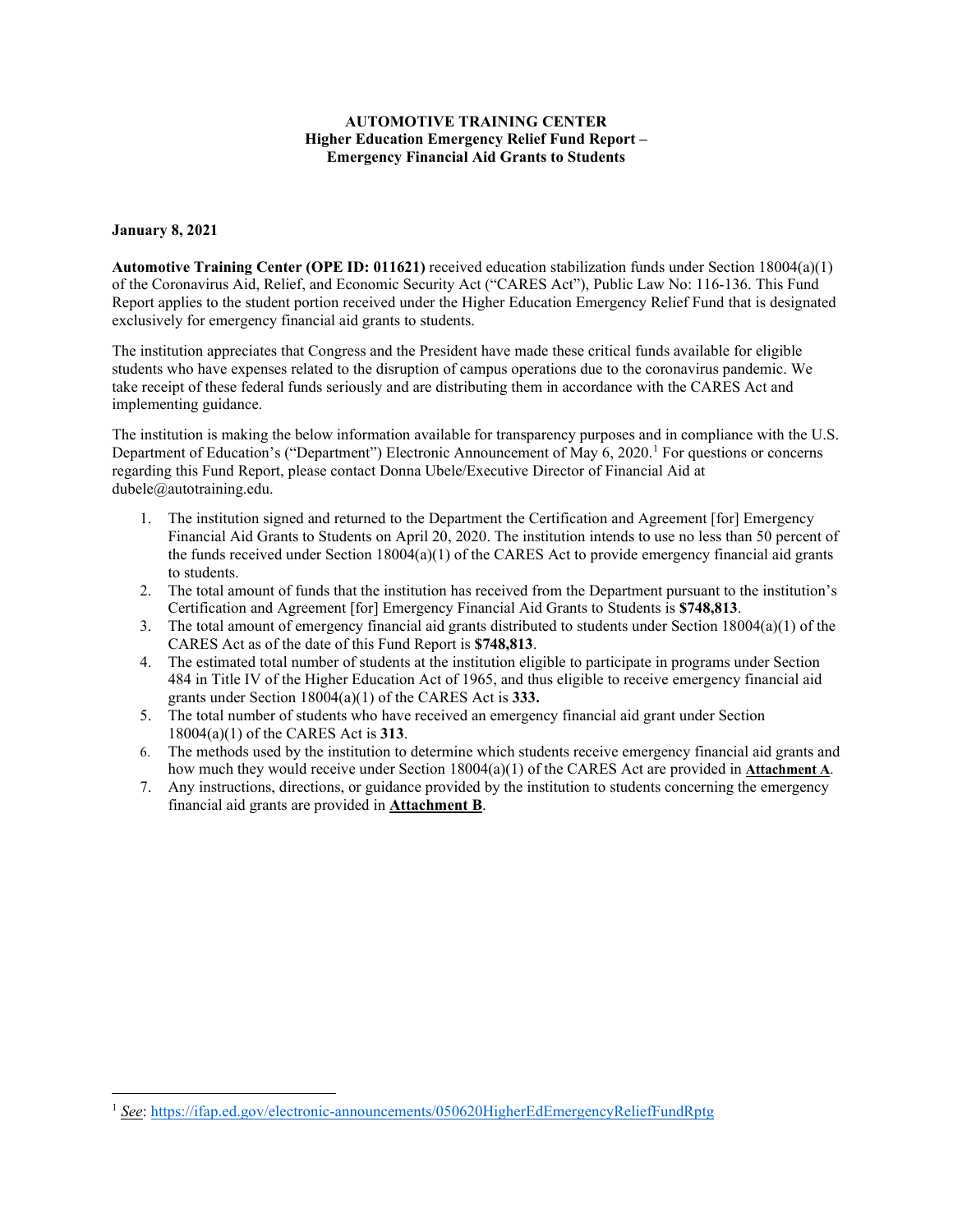## **Attachment A**

ATC initially used a google survey to determine which students should receive an immediate Emergency Financial Aid Grant, prior to the school receiving the grant funds from the Department of Education. The survey contained the following:

- Student name?
	- 1. Attending campus?
- Do you have essential living expenses that are DIRECTLY RELATED TO THE DISRUPTION OF CLASSES due to COVID-19, including but not limited to food, housing, health care, child care?
- If yes, please give a brief explanation of your unexpected expense(s) related to the disruption of classes.
- Will you have technology-related expenses, including but not limited to having to buy a computer or laptop and/or printer in order to fully participate in on-line classes?
- If yes, briefly state what you will need in order to fully participate in on-line classes conducted during the COVID-19 disruption.

All active students, and students who were expected to return from a leave of absence during the school's closure, were sent the survey link via email through the school's data base, Campus VUE. Prior to sending out the link, student emails were verified by the Career and Student Services Department in preparation for online instruction.

The students who replied to the survey and reported expenses related to the disruption of classes were prioritized, regardless of their financial aid package. The amount each student received was \$2,500 via check. This amount was determined by anticipating that each Title IV student**\*** will have a need for an Emergency Financial Aid Grant.

On May 11, 2020, it was determined that the next group of students to receive an Emergency Financial Aid Grant in the amount of \$2,500 were those students who are Pell eligible (an EFC range of 0-5575) and did not previously receive an Emergency Financial Aid Grant.

On June 4, 2020, the Financial Aid staff and the Assistant Director of Career and Student Services at each campus evaluated the list of remaining students who had not received a check. Those students on the list who pay for offcampus housing were issued a check for \$2,500.

Any current student who reported that their computer was not functioning properly was issued a \$500 check, regardless if they previously received an emergency grant.

On October 9, 2020, the school determined that there are 23 currently active students who were active during the class interruption in March but did not receive a check. The remainder of the funds of \$26,813 were distributed on October 13, 2020 among these 23 students. The school contributed \$42,687 of their HEERF Institutional funds so that each of the 23 remaining students would receive a \$2,500 check.

On November 19, 2020 the school issued a \$500 check to a student from its HEERF Institutional funds to replace a broken laptop.

As of quarter ending 12/31/20, the school has exhausted the student allocation of \$748,813 and contributed \$43,187 of Institutional HEERF funds for student emergency grants.

This quarterly posting is the final report that covers all HEERF fund expenditures for Section 18004(a)(1) Student Portion funds.

*\*Title IV eligibility was obtained through a report in Campus VUE which provides each student's Estimated Family Contribution (EFC). The EFC is derived from the information provided in the Free Application for Federal Student Aid (FAFSA). A student with a missing EFC means they did not complete a FAFSA, thus requiring the school to verify Title IV eligibility. Eligibilty was verified through obtaining the student's*

- **-** *Birth certificate (or eligible non-citizen documentation)*
- **-** *National Student Loan Data System (NSLDS) report*
- **-** *Selective service registration confirmation (males only) through sss.gov.*